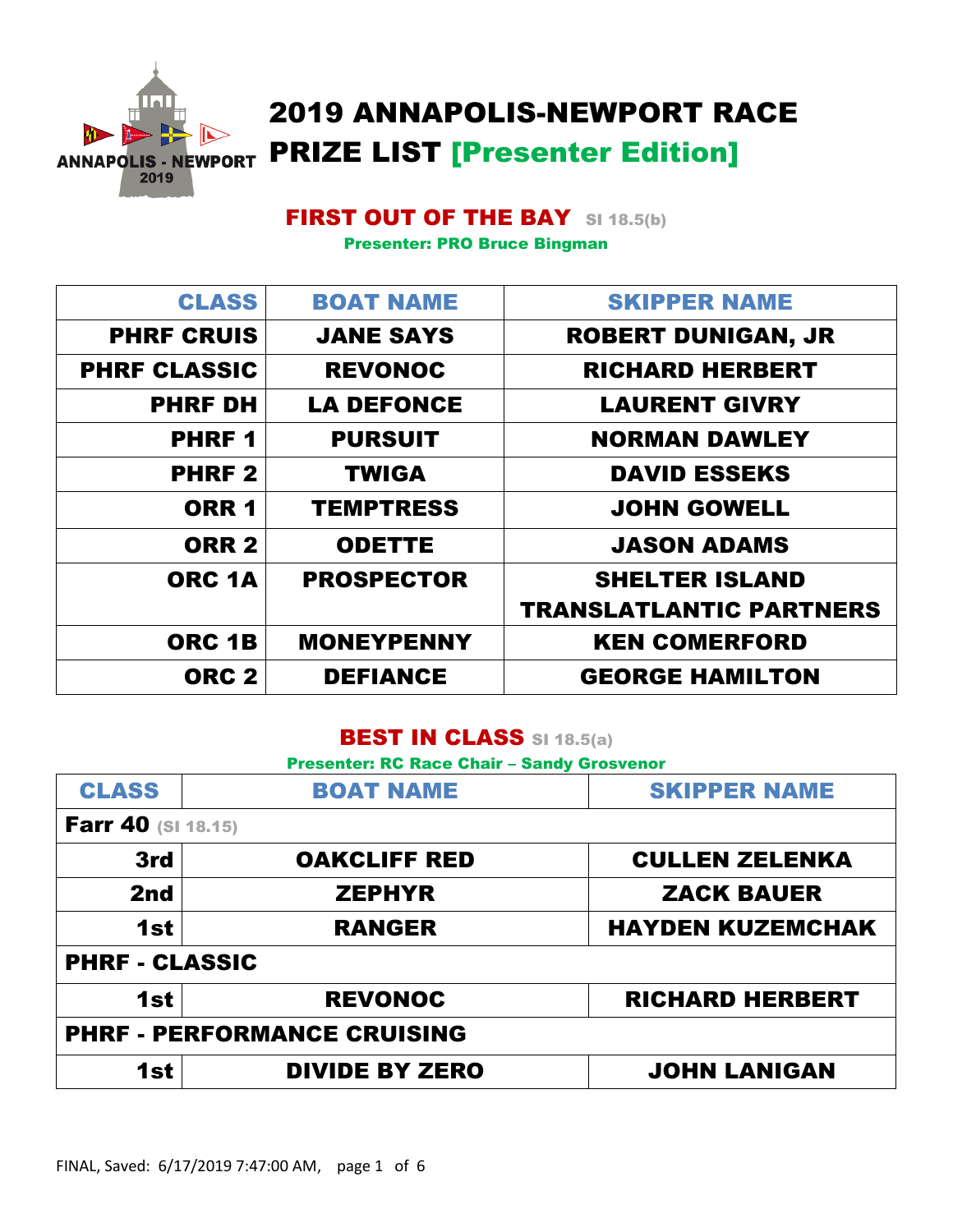|                   | <b>PHRF DOUBLE HANDED</b>  |                          |
|-------------------|----------------------------|--------------------------|
| 3rd               | <b>LOBLOLLY</b>            | <b>MICHAEL GREENE</b>    |
| 2nd               | <b>PEGASUS</b>             | <b>HARTMUT LUDWIG</b>    |
| 1st               | <b>LA DEFONCE</b>          | <b>LAURENT GIVRY</b>     |
| <b>PHRF1</b>      |                            |                          |
| 3rd               | <b>SHINNECOCK</b>          | <b>JIMMY PRALEY</b>      |
| 2nd               | <b>PURSUIT</b>             | <b>NORMAN DAWLEY</b>     |
| 1st               | <b>NO SURRENDER</b>        | <b>RICK HANSON</b>       |
| <b>PHRF2</b>      |                            |                          |
| 3rd               | <b>PLACETNE</b>            | <b>FRANK KENDALL</b>     |
| 2nd               | <b>HUCK'S FINN</b>         | <b>JEFF LEIGH</b>        |
| 1st               | <b>ALLEGIANT</b>           | <b>ALBERT BOSSAR</b>     |
| <b>ORR 1</b>      |                            |                          |
| 1st               | <b>TEMPTRESS</b>           | <b>JOHN GOWELL</b>       |
| <b>ORR 2</b>      |                            |                          |
| 3rd               | <b>AKELA III</b>           | <b>ROEL HOEKSTRA</b>     |
| 2nd               | <b>KIVA</b>                | <b>MARK STEVENS</b>      |
| 1st               | <b>NICOLE</b>              | <b>THOMAS CAMPBELL</b>   |
| ORC <sub>1A</sub> |                            |                          |
| 3rd               | <b>OAKCLIFF RED</b>        | <b>CULLEN ZELENKA</b>    |
| 2nd               | <b>ZEPHYR</b>              | <b>ZACK BAUER</b>        |
| 1st               | <b>RANGER</b>              | <b>HAYDEN KUZEMCHAK</b>  |
| ORC <sub>1B</sub> |                            |                          |
| 3rd               | <b>MONEYPENNY</b>          | <b>KEN COMERFORD</b>     |
| 2nd               | <b>COAST GUARD - GLORY</b> | <b>NICK CUSTER</b>       |
| 1st               | <b>PHANTOM</b>             | <b>CHRIS SCHOEN</b>      |
| ORC <sub>2</sub>  |                            |                          |
| 3rd               | <b>LADY GREY</b>           | <b>JOE LAUN</b>          |
| 2nd               | <b>DEFIANCE</b>            | <b>GEORGE HAMILTON</b>   |
| 1st               | <b>GALLANT</b>             | <b>CHRISTIAN HOFFMAN</b> |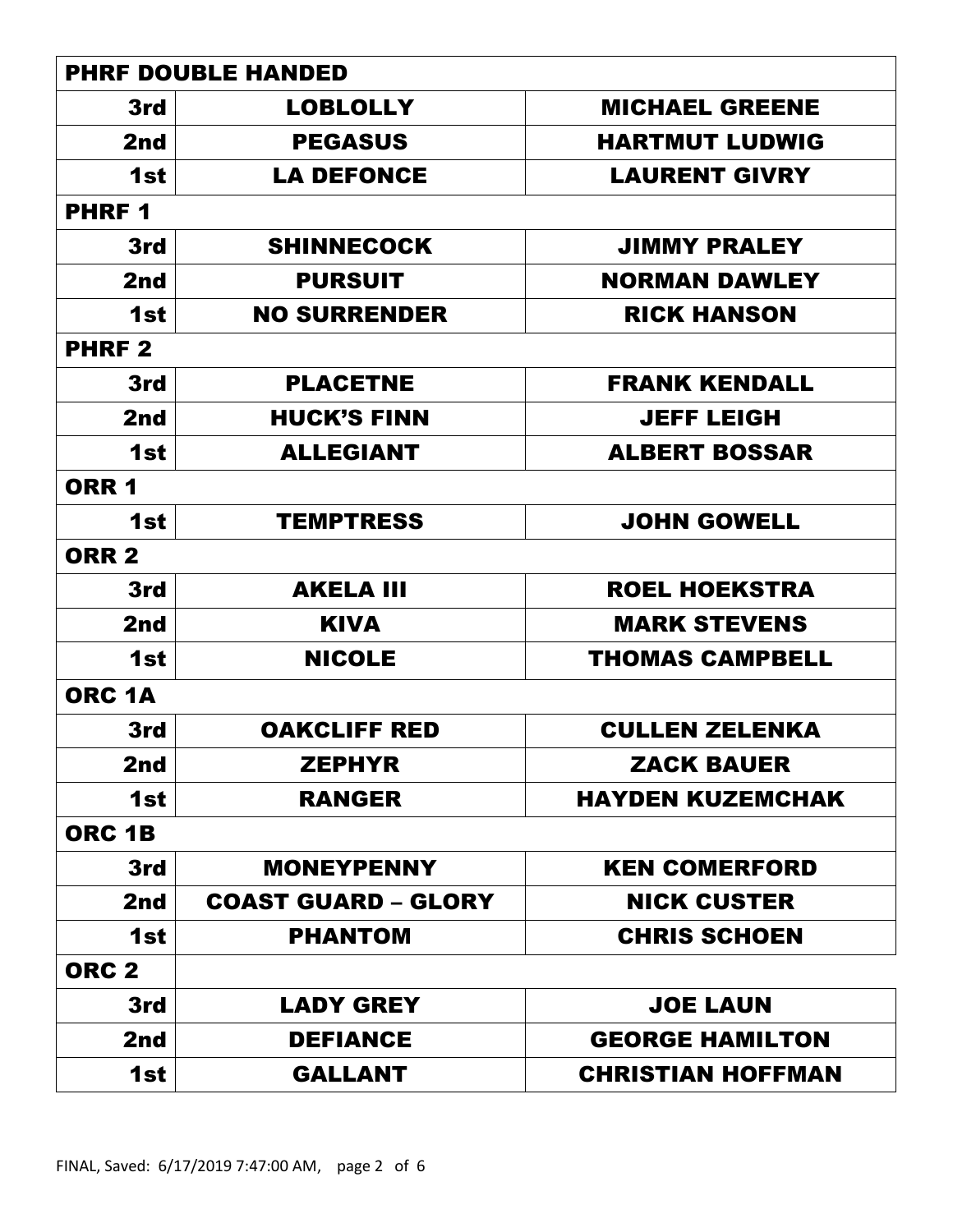### LINE HONORS FRIDAY

Presenter: P/C Commodore Peter Gordon

| <b>CLASS</b>   | <b>BOAT NAME</b>  | <b>SKIPPER NAME</b>  |
|----------------|-------------------|----------------------|
| <b>PHRF DH</b> | <b>LA DEFONCE</b> | <b>LAURENT GIVRY</b> |

#### **CHIP THAYER PERPETUAL TROPHY SI 18.10**

LOWEST ELAPSED AMONG FRIDAY STARTING NON-FOILING MONOHULLS

Presenter: P/C Commodore Peter Gordon

| <b>CLASS</b> | <b>BOAT NAME</b> | <b>SKIPPER NAME</b>      |
|--------------|------------------|--------------------------|
| ORC 2        | <b>GALLANT</b>   | <b>CHRISTIAN HOFFMAN</b> |

#### LINE HONOURS - SATURDAY SI 18.8

AND

#### COMMODORE PETER H MAGRUDER MEMORIAL TROPHY

LOWEST ELAPSED TIME AMONG SATURDAY STARTING MONOHULLS SI 18.9

Presenter: P/C Commodore Peter Gordon

| <b>CLASS</b>  | <b>BOAT NAME</b> | <b>SKIPPER NAME</b> |
|---------------|------------------|---------------------|
| <b>ORC 1B</b> | <b>PHANTOM</b>   | <b>CHRIS SCHOEN</b> |

## SERVICE ACADEMY TROPHIES

Presenter: Commander Joseph McGettigan

#### SURFLANT PRIZE

#### **BEST CORRECTED TIME, SERVICE ACADEMY BOAT SI 18.7(a)**

| <b>CLASS</b>  | <b>BOAT NAME</b>           | <b>SKIPPER NAME</b> |
|---------------|----------------------------|---------------------|
| <b>ORC 1B</b> | <b>COAST GUARD - GLORY</b> | <b>NICK CUSTER</b>  |

## GERBER CUP

## **BEST CORRECTED TIME, NAVAL ACADEMY BOAT SI 18.7(b)**

| <b>CLASS</b> | <b>BOAT NAME</b> | <b>SKIPPER NAME</b>     |
|--------------|------------------|-------------------------|
| ORC 1A       | <b>RANGER</b>    | <b>HAYDEN KUZEMCHAK</b> |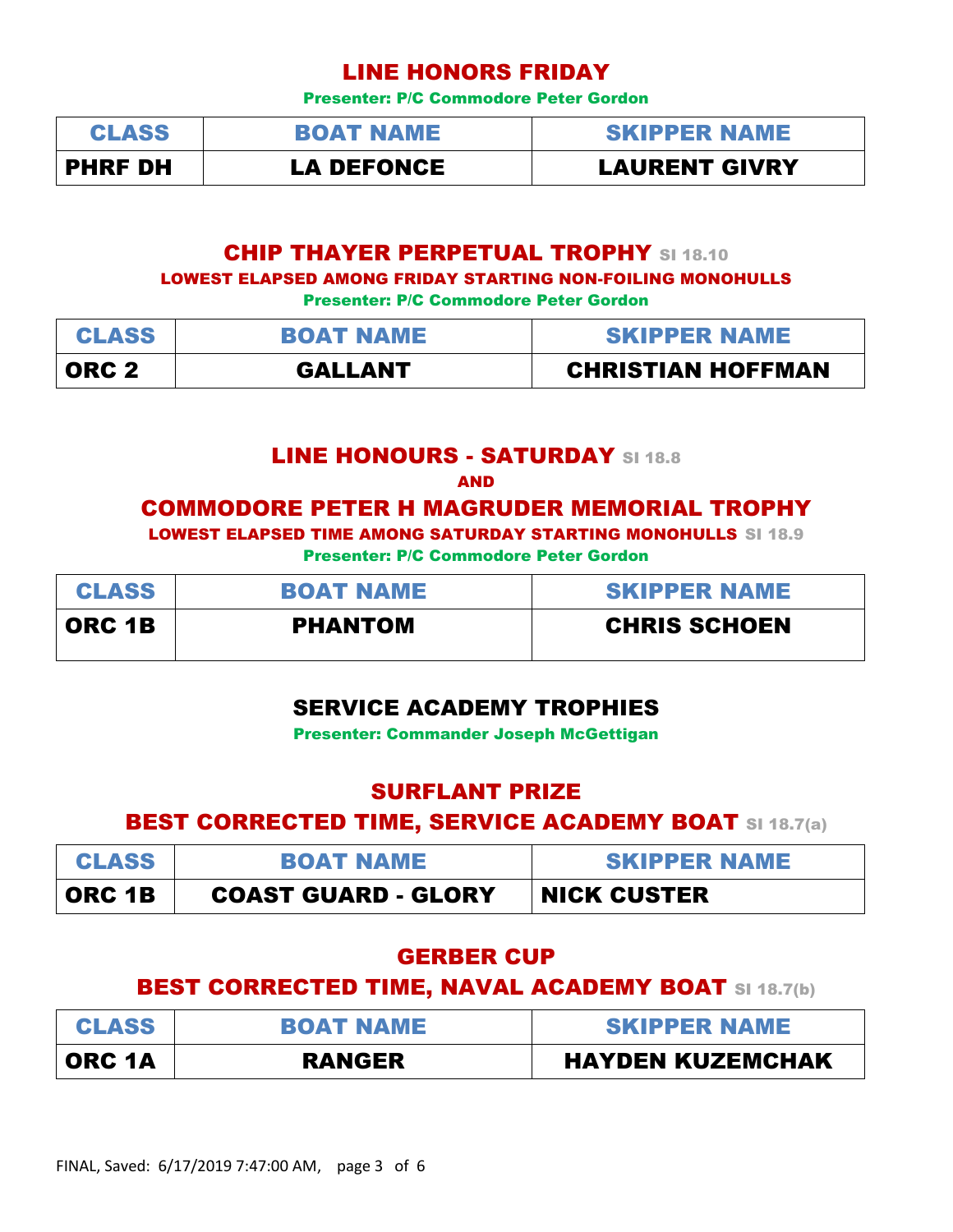## CARY ARTHUR MEMORIAL TROPHY

## NAVIGATOR BEST CORRECTED TIME, NAVAL ACADEMY BOAT SI 18.7(c)

| <b>CLASS</b>  | <b>BOAT NAME</b> | <b>NAVIGATOR NAME</b> |
|---------------|------------------|-----------------------|
| <b>ORC 1A</b> | <b>RANGER</b>    | <b>PAUL JERVIS</b>    |

## JAMES ALSOPP MEMORIAL SEAFARER TROPHY COMBINED PERFORMANCE A2N & N2B SI 18.14

Presenter: Vice Commodore Jonathan Bartlett

| A2N             |         | N2B 18   BOAT NAME | <b>SKIPPER NAME</b>    |
|-----------------|---------|--------------------|------------------------|
| ORR-2 (1 of 10) | 2 of 10 | <b>NICOLE</b>      | <b>THOMAS CAMPBELL</b> |

#### YOUTH CHALLENGE SI 18.11

Presenter: Vice Commodore Jonathan Bartlett

| <b>BOAT NAME</b>    | <b>SKIPPER NAME</b> | <b>U25 CREW NAMES</b> |
|---------------------|---------------------|-----------------------|
| <b>NO SURRENDER</b> | <b>RICK HANSON</b>  | <b>WILL HUNDAHL</b>   |
|                     |                     | <b>SHANE KILBERG</b>  |
|                     |                     | <b>JORDAN WIGGINS</b> |

## YACHT CLUB CHALLENGE TROPHY **BEST PERFORMANCE OF 3-BOAT TEAM FROM SAME CLUB SI 18.12**

Presenter: AYC Commodore Jim Ellis

| <b>TEAM NAME: NASS</b> |                  |                          |  |
|------------------------|------------------|--------------------------|--|
| <b>CLASS</b>           | <b>BOAT NAME</b> | <b>SKIPPER NAME</b>      |  |
| ORC <sub>2</sub>       | <b>DEFIANCE</b>  | <b>GEORGE HAMILTON</b>   |  |
| ORC <sub>2</sub>       | <b>GALLANT</b>   | <b>CHRISTIAN HOFFMAN</b> |  |
| ORC 1A                 | <b>ZEPHYR</b>    | <b>ZACK BAUER</b>        |  |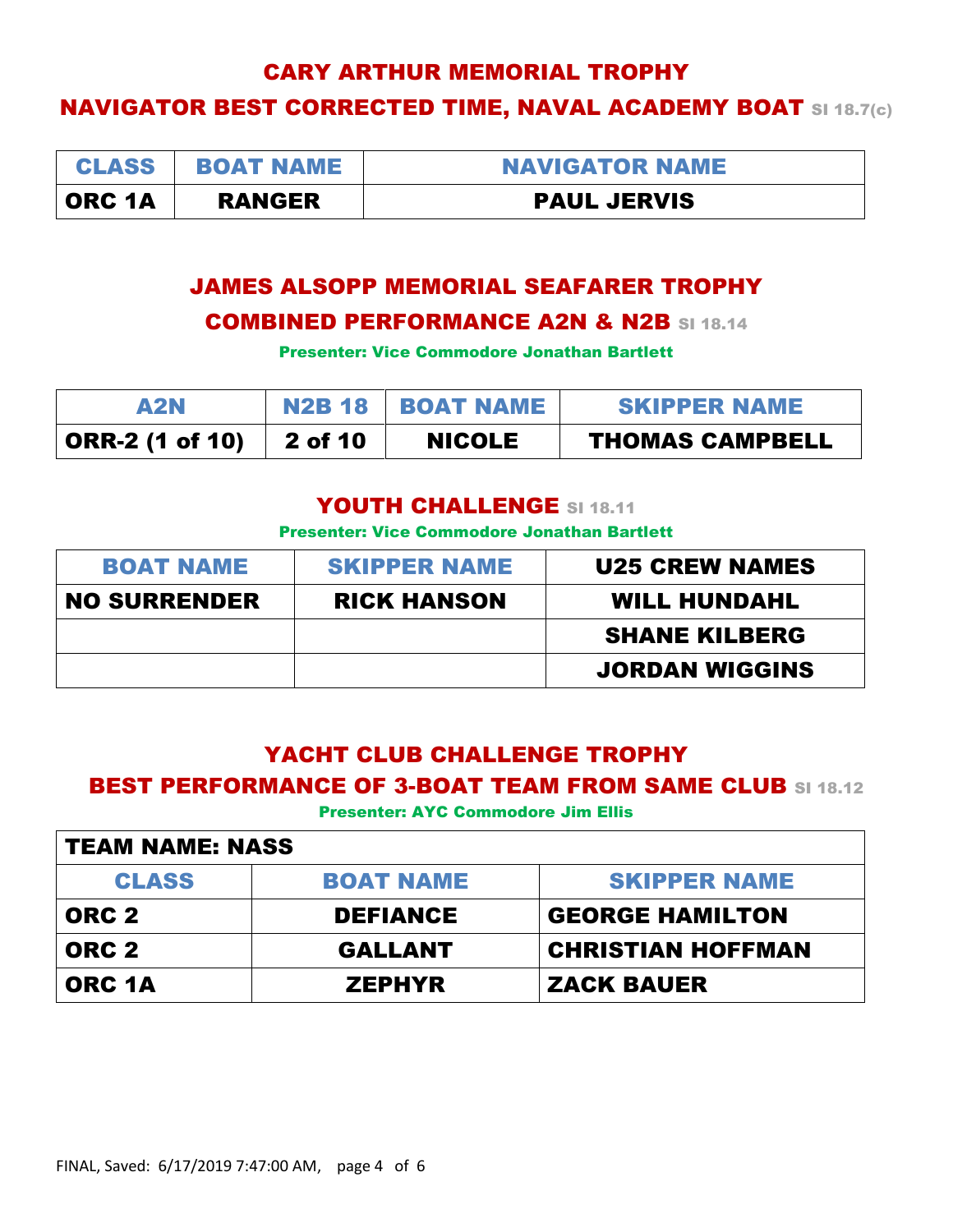# IDA LEWIS YACHT CLUB TROPHY **3nd - OVERALL PERFORMANCE SI 18.6(d)**

Presenter: ILYC Commodore Dan Faria

| <b>CLASS</b> | <b>BOAT NAME</b>    | <b>SKIPPER NAME</b>  |
|--------------|---------------------|----------------------|
| <b>PHRF</b>  | <b>NO SURRENDER</b> | <b>RICK HANSON</b>   |
| <b>ORC</b>   | <b>PHANTOM</b>      | <b>CHRIS SCHOEN</b>  |
| ORR          | <b>AKELA III</b>    | <b>ROEL HOEKSTRA</b> |

## DONALD TRUMPY MEMORIAL TROPHY 2nd OVERALL PERFORMANCE SI 18.6(c)

Presenter: DRO Mark Murphy

| <b>CLASS</b> | <b>BOAT NAME</b>   | <b>SKIPPER NAME</b>    |
|--------------|--------------------|------------------------|
| <b>PHRF</b>  | <b>HUCK'S FINN</b> | <b>JEFF LEIGH</b>      |
| <b>ORC</b>   | <b>DEFIANCE</b>    | <b>GEORGE HAMILTON</b> |
| <b>ORR</b>   | <b>KIVA</b>        | <b>MARK STEVENS</b>    |

#### GAITHER C. SCOTT TROPHY CORINTHIAN SPIRIT SI 18.13

Presenter: Event Chair Jim Praley

|                                                                                                                      | <b>BOAT</b>       | <b>SKIPPER NAME</b>  |
|----------------------------------------------------------------------------------------------------------------------|-------------------|----------------------|
| • First to finish,                                                                                                   | <b>LA DEFONCE</b> | <b>LAURENT GIVRY</b> |
| • Lowest overall elapsed<br>for Friday starters,<br>• AND all while double-<br>handed with injured<br>hand and scalp |                   |                      |

# **BLUE WATER BOWL - OVERALL PERFORMANCE SI 18.6(a) and** CITY OF NEWPORT TROPHY - NAVIGATOR w/ OVERALL

PERFORMANCE SI 18.6(b)

Presenter: Event Chair Jim Praley

| DIV        | <b>BOAT</b>             | <b>SKIPPER NAME</b>      | <b>NAVIGATOR NAME</b>   |
|------------|-------------------------|--------------------------|-------------------------|
|            | <b>PHRF   ALLEGIANT</b> | <b>ALBERT BOSSAR</b>     | <b>NOAH KANTER</b>      |
| <b>ORC</b> | <b>GALLANT</b>          | <b>CHRISTIAN HOFFMAN</b> | <b>ADAM LANCE</b>       |
| ORR        | <b>NICOLE</b>           | <b>THOMAS CAMPBELL</b>   | <b>DOUGLAS CAMPBELL</b> |